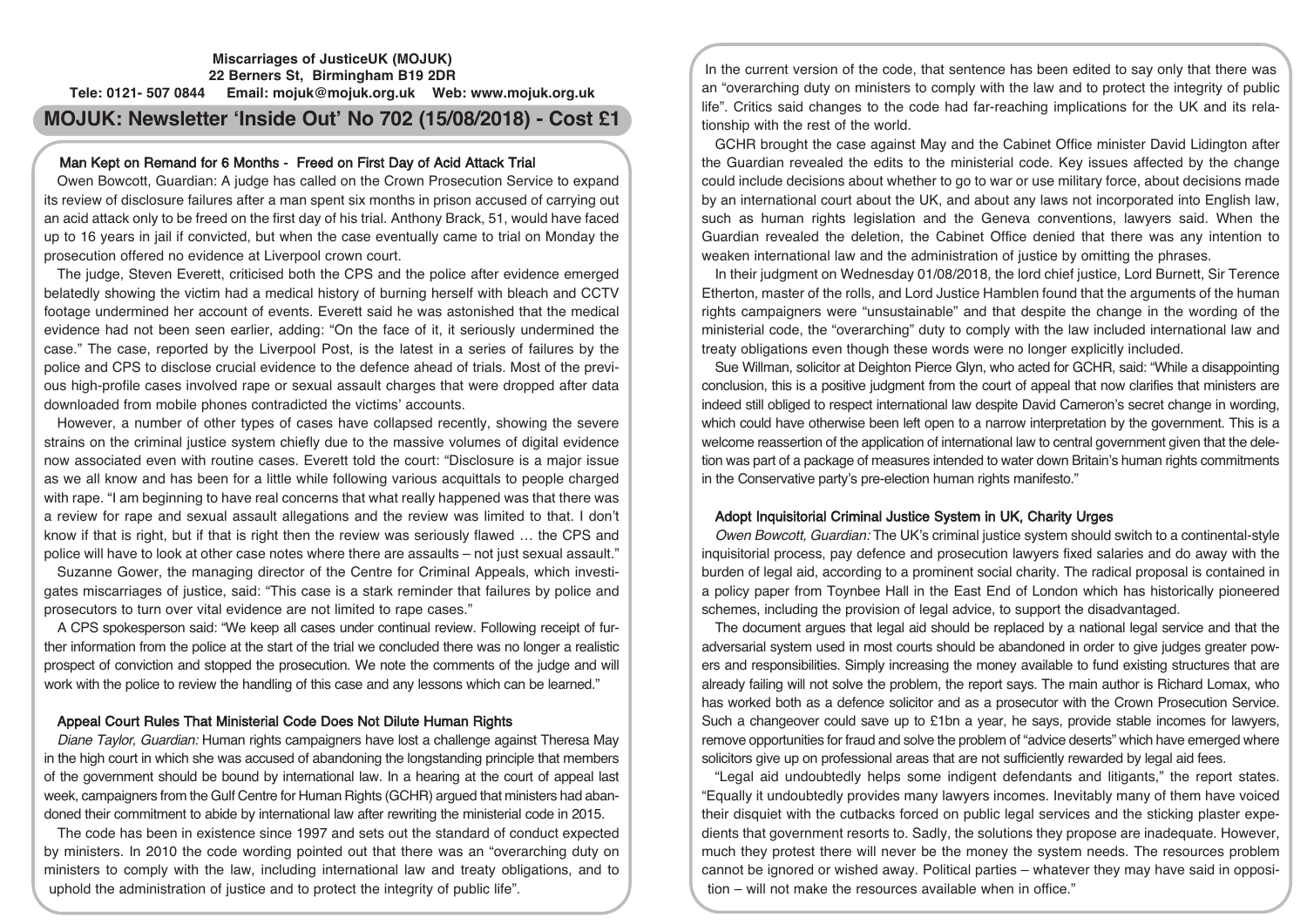The Anglo-Saxon style adversarial procedure is inherently inefficient, the report maintains. "Providing advocates for impecunious defendants … giving public money to private sector lawyers is virtually unknown outside the UK. It is exceptionally costly." In support of his argument Lomax quotes a recent speech by Sir Brian Leveson, the president of the Queen's Bench Division, about the criminal justice system in which he suggests learning "from continental approaches" and France's investigatory magistrates.

Several years ago, the then lord chief justice, Lord Thomas of Cwmgiedd, suggested that a judge-led, inquisitorial system may be a better way of conducting family and civil cases where litigants are unrepresented. "The provision of legal services via publicly financed, privately managed solicitors and barristers has a history of massive cost overruns," the Toynbee Hall report says. "Attempts to contain costs have created advice deserts. It is time for a public sector salaried national legal service, financially secure and universally available." Switching over to an inquisitorial system would save large sums on lawyer's fees, it is argued. More judges, however, would need to be employed. The proposals are unlikely to be welcomed by most of the legal profession, which is deeply committed to the tradition of adversarial justice.

#### Inquisitorial system' v 'Adversarial system'

Where at trial if the Expert witnesses prosecution/defence cannot agree on the facts of the evidence to be presented to the court, they should be barred from giving evidence to Juries!

Where cause of death is not determined - no murder charges should be brought!

If medical experts cannot determine the cause or mechanism of death, then how can a jury? In the absence of strong evidence of murder, a case should not be prosecuted.

Evidence should not be allowed into court where prosecution and defence cannot agree on the value of the evidence.

There is a very strong case for using the 'inquisitorial system' used in Europe, rather than the 'adversarial system' used in the UK justice system.

'Inquisitorial system': The evidence/facts should be agreed before the trial proceeds; if the prosecution and defence cannot come to agreement, then the disputed evidence/facts should not be allowed into court to be presented to a jury. This is the common procedure in most other European Countries.

'Adversarial system': In the UK 'adversarial system', juries can be susceptible to misdirection, by expert witnesses, based on expediency, distortion of facts, tunnel vision or malfeasance, and the bottom line is that no-one is ever held responsible. Tragedy is followed by cover-ups, the logic of the ostrich, and still it continues.

In the Angela Canning trial using the UK 'adversarial system', the jury were forced to rely on the expert witnesses who had given contradictory evidence". This also happened in Nick Tucker's trial and happens all too often in other murder trials and leaves the jury in an unenviable position of having to make a judgement on something they know nothing about.

A new study that the Home Office has set up, at the behest of Ludovic Kennedy, being carried out by the British Institute of International and Comparative Law, to compare our 'adversarial system' against the European 'inquisitorial system'.

In Europe they use the 'inquisitorial system' If it's a science, then the facts should be agreed before the trial proceeds; if they cannot come to agreement, then it should not be allowed in court, as the onus is on innocent until proven guilty. An inquisitorial system in forensics would go a long way to prevent miscarriages of justice and the unnecessary suffering that the innocent, and their families, have to endure.

### Not to be Sniffed at: £52,800 if You Can Catch and Kill Sombra

A dog whose drug-sniffing skills have led to the capture of at least 245 people and the seizure of nine tonnes of cocaine from a gang has had a bounty put on her head. Sombra, a six-year-old German shepherd, has been marked for death by a Colombian mafia. Gangsters have imposed a bounty of 200 million pesos (£52,800) on the canine cop, prompting police to mover her to Bogota's El Dorado airport as a safety measure. Officers tweeted that Sombra, which means 'shadow' in English, has become "the torment of Otoniel". Dairo Antonio Úsuga, known as "Otoniel", leads the Urabeños, one of the country's most powerful gangs.

## HMP Lewes Prison Mutiny Trial Collapses

Between 2 and 18 July 2018, five former prisoners from HMP Lewes in East Sussex stood trial for their alleged participation in a protest in October 2016. Prisoners' rights activist and FRFI supporter George Coombs attended the trial throughout and has written this eyewitness report for us. On Monday 16 July I arrived at court, after the prosecution had spent two weeks putting forward its case against Ross Macpherson, Stephen Goodwin, Dave Carlin, Shane Simpson, and John Udy. The defence had been due to begin on the Monday but on the Friday before, after the end of the prosecution case, legal arguments resulted in the throwing out of all the main charges of mutiny, violent disorder and threatening behaviour.

For the two previous weeks the testimony had all been from prison officers who were working when the disturbance occurred. Even without the legal arguments against all the main charges, the case was not well put together. Several officers only knew one of the prisoners by name or sight; in one instance, it emerged that the name of the defendant was given to the officer testifying by someone else. There were also instances of an officer's notes being inconsistent with subsequent written statements.

The incident which the trial was dealing with took place on 29 October 2016 against a background of a restricted regime due to staff shortages, poor hygiene standards and a lack of any meaningful rapport between the system and prisoners. It lasted for six hours until members of the 'Tornado Team' and National Tactical Response Group regained control. In court it was put to one Tornado squad witness that an officer had kicked a defendant in the face. The response was 'absolutely no way'. I heard someone in the main body of the court say 'liar.'

Not surprisingly, the prosecution focussed on the specific alleged behaviour of the defendants, with any discussion of possible systemic underlying causes mentioned only in passing. However these underlying causes were never totally out of the picture, with the trial sometimes delayed due to problems with prisoner transport, while bleak prison conditions were significantly highlighted when one defendant asked the judge to email the prison holding him to ask them to enable him to take a shower.

After the defence closed, legal arguments led to a ruling that there was no clear, valid evidence of a prison mutiny; instead this was a specific incident on one wing of the prison. The violent disorder charges were also dropped, as there has to be proof that at least three people were involved and there was no clear proof of this. The threatening behaviour charge was also dropped as this has to involve actions and not just words. Emphasis was placed on one defendant having threatened to '...gouge someone's eyes out'; unpleasant though this is (and the press made much of it) it is still words and not actions. After all this, the only remaining charge was criminal damage, for which Ross was sentenced to an additional two years in prison and Stephen to 18 months. This case has been a complete waste of public money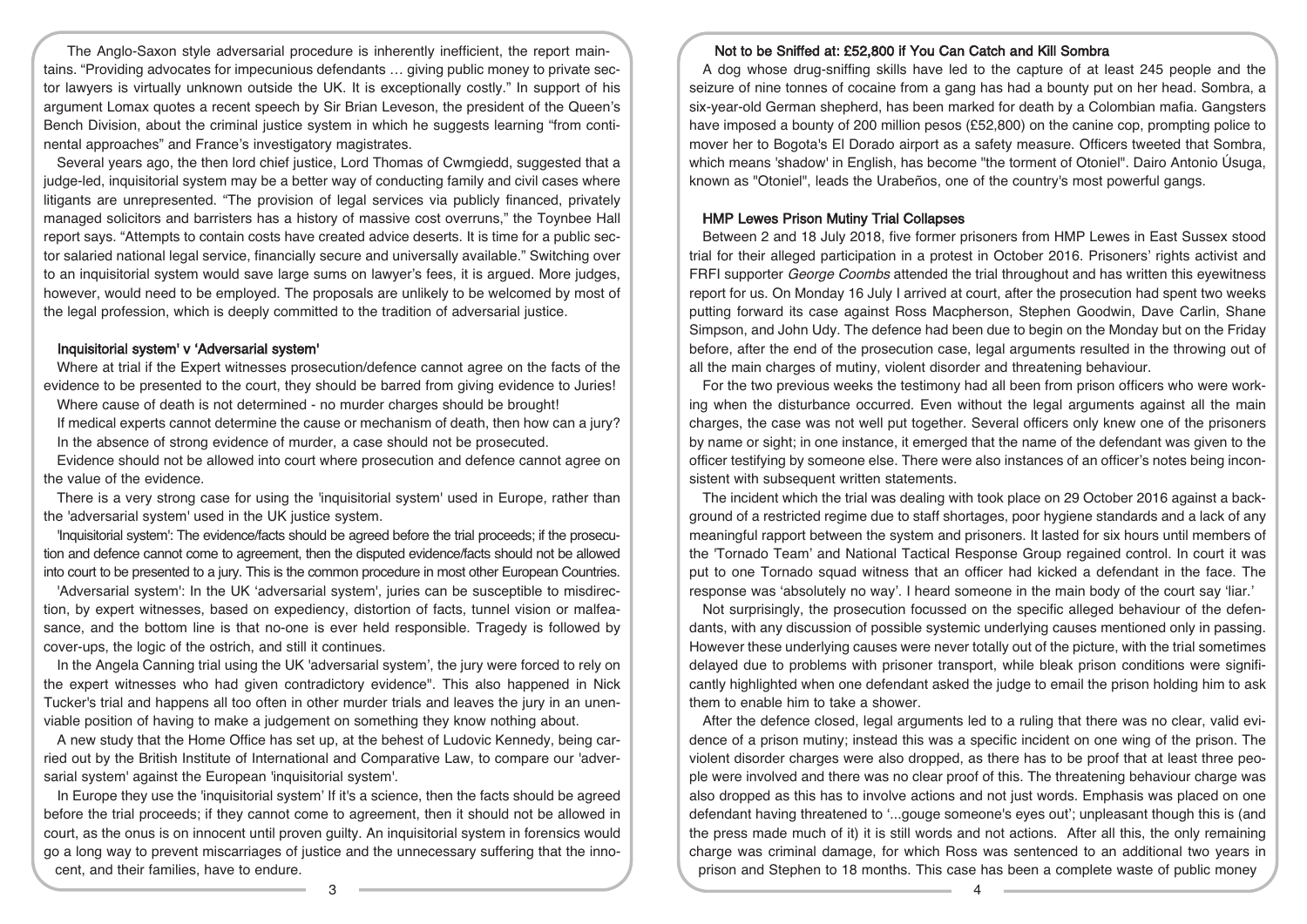on court time, legal representation and transporting prisoners and prison officer witnesses, given that the counts in the indictment did not stand up to legal scrutiny.

While I've been at Hove Crown Court I have spoken to defendants on bail and their friends and families, all of whom were concerned about the treatment of prisoners at HMP Lewes. If the trial hadn't ended when it did, at least one of the defendants was planning to bring up the underlying issues as part of their defence case - poor staffing, limited regime in the prison, no CCTV cameras etc. All these have been issues for a long time. Yet nothing is done and the question has to be why not?

HMP Lewes was built in 1853 as the county prison for Sussex. Its first prisoners included Finnish grenadiers taken prisoner of war in the Crimean War. Following the 1916 Dublin Easter Rising it was one of several prisons in England where those combatants who were taken prisoner but not executed in Kilmainham gaol were sent.

A hundred years on, Lewes housed 640 remand and sentenced adult male prisoners, although its official capacity was 617. C wing is the largest wing, containing 150 prisoners. In 2014 prison officer Kim Lennon warned publicly that conditions at the prison were deteriorating, drugs and violence were rife and that she feared for the safety of both prisoners and staff. Instead of heeding her warnings, the prison dismissed Ms Lennon from her job, since when she has continued to highlight problems at Lewes prison, including attending the recent trial to support the prisoners who had been made scapegoats for the failings of the system.

Ross Macpherson Found Not Guilty Of Prison Mutiny

On the 16-7-18 myself (Ross Macpherson) and 4 of my co-defendants (cod's) were found not guilty of Prison Mutiny, Violent Disorder and Affray.3 of my cod's were also acquitted of Criminal Damage following a half time submission of no case to answer. The judge agreed that the 'evidence' was so unreliable that he directed the jury to find us not guilty. In desperation the prosecution tried to add a charge of section 4 public order offence against me and 1 of my cod's only for the judge to dismiss this as well. In the end 2 of us were sentenced to 2 years consecutive and 20 months respectively which we had already pleaded guilty to.

This whole case was brought out of vindictiveness by the prison service, police and Crown Prosecution Service. From the beginning they have tried to make an example of us for standing up against what the judge described as inhumane conditions. Despite the prison service feeding nonsense stories to the media that I threatened to gouge out officers eyes with a pool cue, the evidence spoke for itself and exposed the failings of HMP Lewe and the deplorable conditions they kept prisoners in. Unfortunately I was unable to update anyone during the trial as I was sent to the segregation unit at HMP Elmley and all my property was confiscated in a ploy to disrupt and provoke me, so apologies to all those who took an interest. Now the focus needs to be shifted on supporting those that are due to stand trial next year for mutiny charges at HMP Swaleside.

Ross Macpherson A6791AD HMP Belmarsh, Western Way, Thamesmead, SE28 0EB

#### Kevin Nunes - First Tier Tribunal Orders Information Commissioner to Cough Up!

The murder convictions of five men for a gangland-hit were quashed after damning reports were withheld detailing how police handlers took a key witness out drinking to nightclubs and turned a blind eye to his criminal behaviour. Three judges said that the defence teams of the alleged killers were denied an important report that showed that members of Staffordshire police were part of a "dysfunctional" team fractured by in-fighting, whose honesty and integrity were open to question and whose paperwork could not be trusted. The report was ordered by one of four senior police officers currently under criminal investigation over allegations that key material was withheld from the court

which led to the quashed convictions. Five men were given sentences of more than 135 years for murdering the drug dealer Kevin Nunes, 20, following a trial in 2008 based largely on the evidence of Simeon Taylor, who allegedly drove the alleged killers and the victim to the scene of the hit. Mr Nunes, an amateur footballer once on the books of Tottenham Hotspur, was found dead in a country road in Staffordshire following a drugs feud. The convictions of the five were quashed in March 2012 after the manager of the Sensitive Policing Unit of Staffordshire Police claimed that there was "corruption, falsification and dishonesty" within the team, and clashed with other members as he tried to make it more accountable and transparent. On the 3rd August 2018 the aforementioned officer got a result in the High Court, dettails below.

28. The Appellant clearly has an ongoing concern about the circumstances in which officers involved in the murder investigation who were later subject to actual or potential misconduct proceedings, were awarded commendations for their work shortly after the trial had completed. One of the things he is concerned about is that some of the commendations were given by Supt Costello, the author of the Costello Report, which (as mentioned) was highly critical of officers involved in the murder investigation. The Commissioner states in the Decision Notice that the giving of the commendations was not initiated by Supt Costello, although he did subsequently make the awards. The Commissioner argues that therefore the Appellant's 'concerns about the that point are to some extent misplaced' but it seems to us that whether he initiated or made the commendations, Supt Costello was clearly very much involved in the process.

29. The Commissioner has also mentioned that the officers concerned have all now been 'formally dealt with using the appropriate channels', but that seems to miss the point of the Appellant's request: he does not want to see the wording of the commendations to somehow 'name and shame' the individual officers; rather he is interested in the process by which the force came to commend officers who appeared to have been already criticised by the force and the reasons for the awards.

30. Even though he has now retired, in our view the Appellant has a legitimate interest in pursuing what actually occurred and seeking disclosure of the wording of the commendations (without naming officers) is a reasonably necessary step for him to take to achieve those legitimate interests.

31. Having found that that is the case we repeat once more that (for the reasons set out above) the disclosure of the wording of the commendations will cause little prejudice to the rights and freedoms of the officers who received commendations, or their legitimate interests.

32. There is a small group of people who know which officers received commendations for their work in the murder trial, the disclosure of the wording of the commendation will not increase significantly the pool of people who have that knowledge, and therefore we do not find that disclosure would be unwarranted.

33. For those reasons we would allow this appeal, and substitute for the Commissioner's Decision Notice our decision that the wording of the commendation citations requested by the Appellant with any reference to the names or ranks of the officers concerned, should be disclosed by the chief constable.

### Scottish Labour Calls for Review of Remand Following Analysis of Prison Deaths

Scottish Labour has called for a full governmental review of the use of remand after a new analysis by the party revealed that prisoners are more likely to die in prison if they are on remand. The new analysis highlights that remand prisoners – the majority of whom are awaiting trial, and thus have not been proven quilty – made up 27 per cent of all prison deaths over the last 10 years, despite making up just 18 per cent of the prison population. The most com-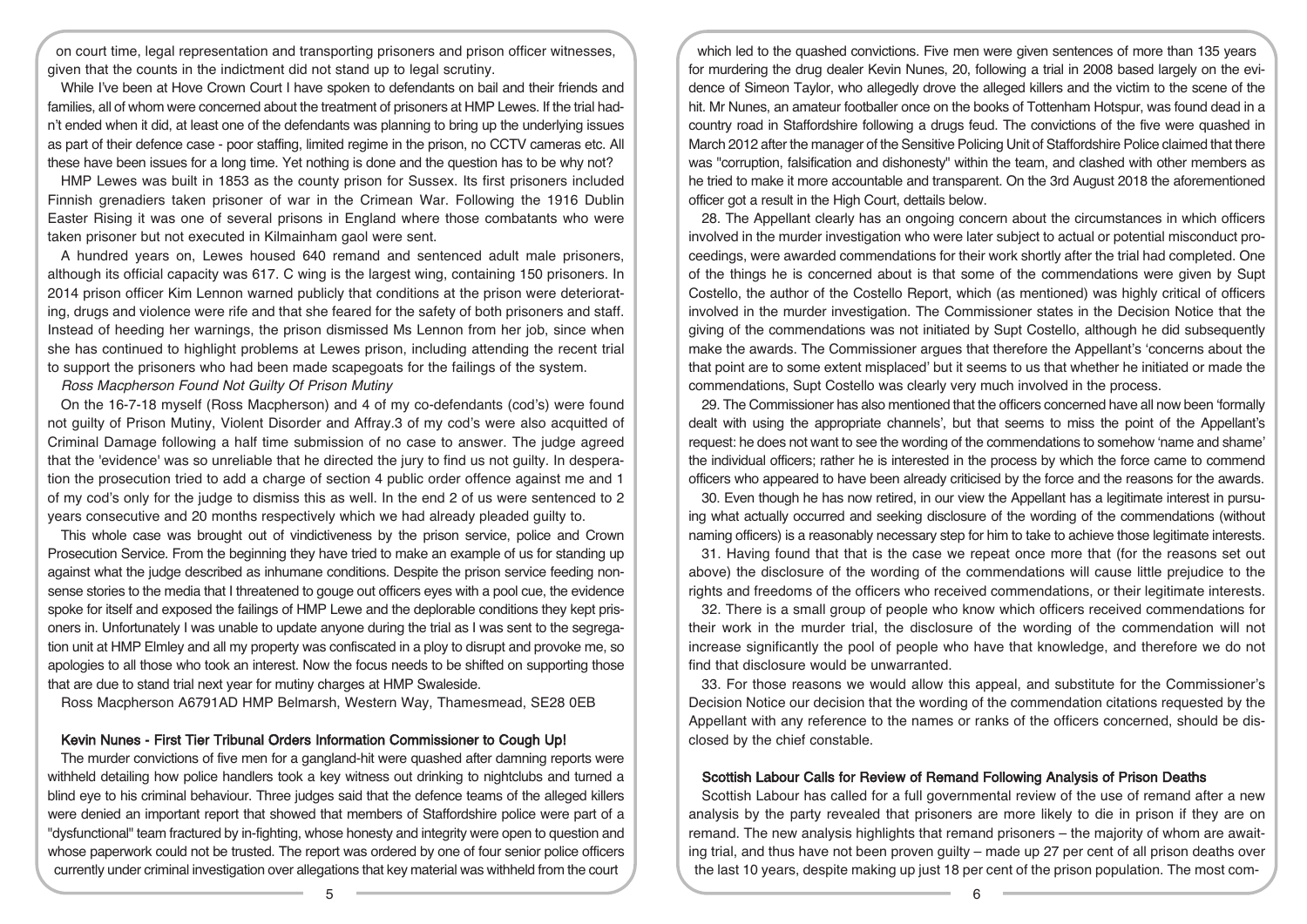mon cause of death for those on remand is suicide. It follows a report by the Scottish Parliament's Justice Committee that questioned whether remand was always properly justified. Many of those held on remand do not go on to receive custodial sentences, including more than half of those held under summary proceedings.

Justice spokesperson, Daniel Johnson MSP, said: "In many cases remand is completely appropriate, such as for those charged with serious violent crime who may present a risk of reoffending. However, the Justice Committee has heard significant evidence that questions whether there is always proper justification for remanding prisoners prior to trials. Those on remand haven't been found guilty of any crime. Indeed, the committee heard that a significant proportion of those held on remand don't go on to receive a custodial sentence including more than half of those remanded in summary proceedings." He added: "It is clear from the evidence we heard that remand is being used too frequently, with all the resulting disruption to work, family and routine. The fact that these prisoners are much more likely to die while in prison requires serious examination. While fatal accident inquiries will eventually take place for each of these deaths, a wider look must be taken at the reasons for the high rates of suicide for those on remand, and what can be done to prevent that happening in the future."

### Litigators' Graduated Fees Scheme 2017 – Declared Unlawful

This is another claim for judicial review of a decision by the Lord Chancellor to reduce the amount of money made available as legal aid for defending people accused of crimes. The decision challenged in these proceedings has reduced fees payable under a scheme called the Litigators' Graduated Fees Scheme under which most of the work done by "litigators" (typically solicitors) in preparing the defence of persons prosecuted in the Crown Court is paid. (There is a parallel scheme for advocates.) The principle of the Litigators' Graduated Fees Scheme – referred to for short in this judgment as "the Scheme" – is that a fixed "graduated" fee is paid for conducting a case irrespective of the number of hours spent working on the case. The fee is determined by a formula and depends on a number of factors, of which the most important are the nature of the offence charged, whether or not the defendant pleads guilty, the length of the trial (if the case goes to trial), the number of defendants in the proceedings and the number of pages of prosecution evidence ("PPE") served. These factors are used as rough measures, or proxies, of the complexity of the case and of the amount and difficulty of the work which it is likely to involve.

• We have found that the Decision implemented by the 2017 Regulations was unlawful because the key analysis relied on in making the Decision (1) was not disclosed to consultees, rendering the consultation process unfair, and (2) used methods that were statistically flawed, making it irrational to rely on the analysis.

• In the circumstances, the orders that we think it right to make are to give permission to proceed with the claim, declare the Decision to be unlawful and quash the 2017 Regulations. We will deal with any consequential orders, if not agreed, after considering written submissions.

# Cut to Legal Aid Fees For Evidence Work Ruled Unlawful

Owen Bowcott, Guardian: The high court has ruled as unlawful the government's attempt to cut fees paid to criminal solicitors for work on evidence. The judgment, coming in the middle of a crisis over failures to disclose key documents that have led to the collapse of a number of rape cases, is an embarrassing setback to the Ministry of Justice's efforts to slash its budget.

Dismissing the legitimacy of the MoJ's consultation exercise before the proposed cut of up to 37%, two judges, Lord Justice Leggatt and Mrs Justice Carr, said it was "difficult to express in language of appropriate moderation why we consider these arguments without merit".

The JR challenge was brought by the Law Society, which represents solicitors in England and Wales. It argued that the cuts were illegal because they did not take account of the huge volume of material generated through digital media in even routine trials. Under the proposals, solicitors effectively would not have been paid for reading additional material above a threshold of 6,000 pages of evidence. The previous threshold was 10,000 pages. The cuts were imposed in defiance of a departmental consultation process in which 97% of respondents opposed the changes. The number of solicitors in England and Wales registered for criminal work has fallen sharply as cuts to legal aid have made the profession less and less profitable. The number of firms involved in criminal defence work has recently fallen from 1,600 to 1,200.

Before the case, Richard Miller, head of the justice team at the Law Society, said: "There are areas where there are no young lawyers coming through and where the profession of defence solicitor is becoming extinct." In their ruling, the judges said: "We have found that the [MoJ] decision implemented by the 2017 regulations was unlawful because the key analysis relied on … was not disclosed to the consultees, rendering the consultation process unfair, and used methods that were statistically flawed, making it irrational to rely on the analysis."

John Halford, of Bindmans Solicitors, who represented the Law Society, said: "Legal aid was established and should function as a basic, non-negotiable safeguard of fair process and individual liberty in criminal cases. But rather than cherishing this vital part of the British legal system, successive ministers have undermined it with over a decade of cuts based on carelessly made decisions like this one. "Had the Law Society not stepped up to defend criminal defence solicitors, the fundamental flaws in the analysis on which this decision was based would never have come to light and their irrationality would have escaped proper scrutiny." The Law Society president, Christina Blacklaws, said: "Criminal solicitors provide a vital public service. We have consistently warned that this fragile criminal legal aid market cannot stand further cuts."The changes to the litigators graduated fee scheme (LGFS) were introduced in December 2017 and have meant a huge amount of work on the most complex crown court cases has gone unpaid. Defence solicitors have faced earning up to 37% less for some large cases, yet the Legal Aid Agency has expected them to undertake precisely the same amount of work."We recently published new data showing that in five to 10 years' time there could be insufficient criminal duty solicitors in many regions across England and Wales, leaving individuals in need of legal advice unable to access justice. These concerning statistics underline the need for reasonable payment for this challenging work."

A Ministry of Justice spokesperson said: "Defence solicitors do valuable work. The changes we made to the LGFS scheme were intended to ensure payments better reflect the work being done in legal aid-funded criminal proceedings. We will carefully consider the content of the judgment and determine next steps."

# Disaster Recovery Plans for the Probation Service

Monidipa Fouzder, Press Gazette: The Ministry of Justice should be commended for taking urgent steps to save the probation service, but why does it often take legal action for the government to look again at its reforms? Chris Grayling presided over the Ministry of Justice for less than three years. But, four lord chancellors later, the legacy of the now-transport secretary still plagues the justice system. A week after parliament broke up for summer, the gov-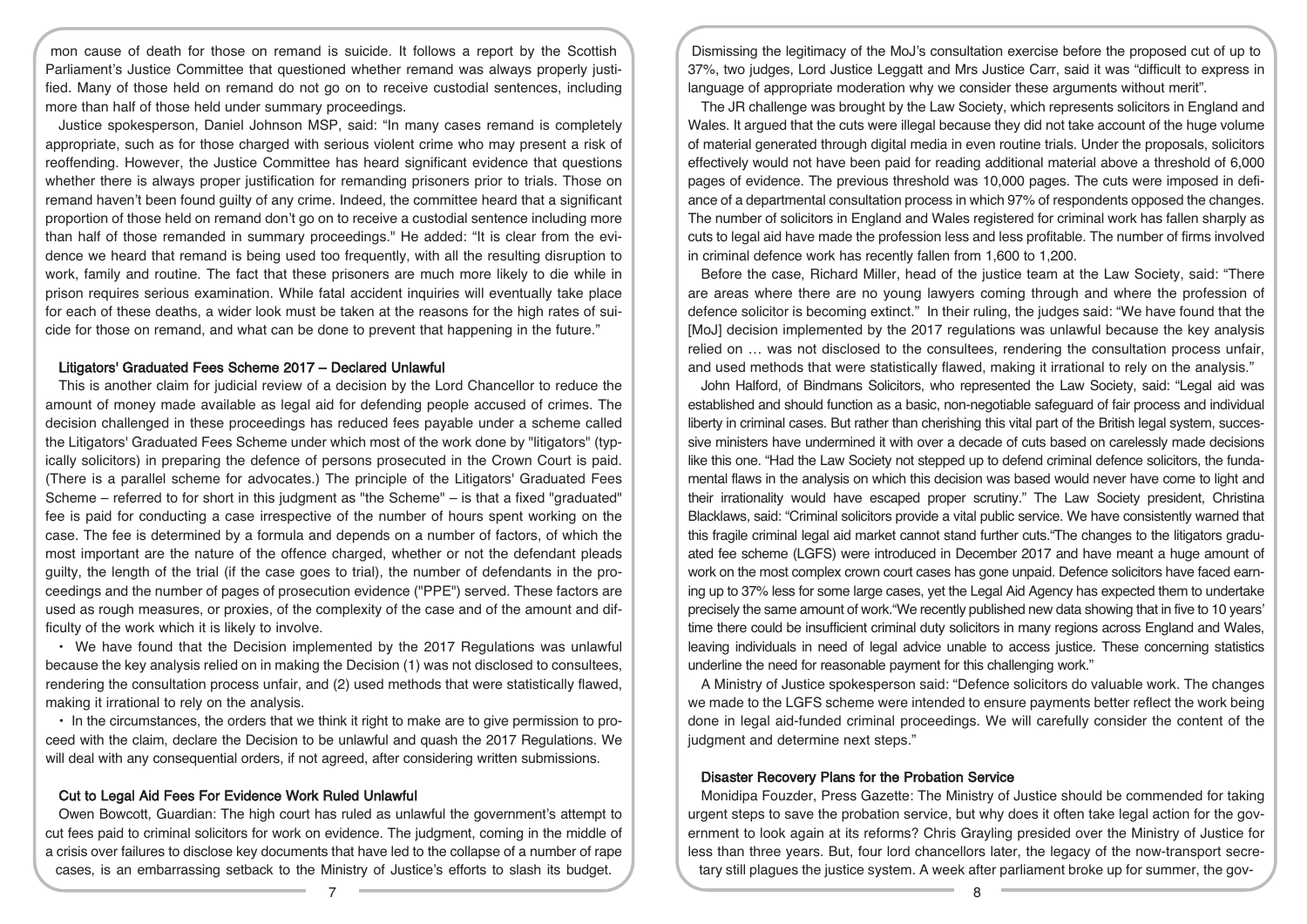ernment outlined plans to replace Grayling's 'challenging and ambitious' probation reforms. Pre-Grayling, probation services were run by 35 self-governing probation trusts, working under the direction of the National Offender Management Service. Grayling decided to replace these with the National Probation Service, which would manage high-risk offenders and advise the courts, and 21 community rehabilitation companies (CRCs), which would supervise low- and medium-risk offenders and provide resettlement services to released prisoners.

The plan is now seen as one of Grayling's many disasters. In September 2016, Meg Hillier, chair of the House of Commons Public Accounts Committee, warned that the MoJ might have 'bitten off more than it can chew'. Eighteen months later, the committee concluded that the department was a long way from delivering the 'rehabilitation revolution' it had promised. The ministry was unable to explain what it was getting back for the extra £342m of taxpayer money it had committed to stabilising its CRC contracts, the committee added. Last month the House of Commons Justice Select Committee said it was 'unconvinced that as things stand the Transforming Rehabilitation model can ever deliver an effective or viable probation service'.

The MoJ's latest probation announcement, which includes ending CRC contracts two years early, prompted shadow chancellor John McDonnell to declare that Grayling should never be let near a government department again: 'Chris Grayling's disastrous decision to privatise the probation services has left taxpayers with a bill of over half a billion pounds. That money could and should have been used to tackle NHS waiting lists, support cash-starved schools and fund care for the elderly and vulnerable.' The ministry should be commended for deciding to take 'urgent action' to strengthen probation services. But the amount of time, speeches and cash it has dedicated to this particular section of the justice system begs the question: why doesn't the MoJ do the same for other parts?

Grayling's probation reform seen as one of his many disasters. Why, for instance, has the ministry not been as willing to stage a similar intervention to stem the bleeding from its controversial legal aid cuts? Many organisations, including Amnesty International and the Law Society, have shouted loud and long about the casualties of the Legal Aid, Sentencing and Punishment of Offenders Act 2012. The Society predicts that criminal defence solicitors are on the way to becoming extinct. The justice committee recently said the fragility of the criminal legal aid sector is placing human rights at risk. Meanwhile, the joint committee on human rights said the government's legal aid safety net scheme (exceptional case funding) was expected to support up to 7,000 cases a year. In reality, it only funds hundreds. Why does it often take legal action, or the threat of it, to make the government look again at its reforms?

To strengthen probation, the MoJ will 'invest' an extra £22m a year to improve resettlement provision for released prisoners. Criminal barristers had to take direct action to get the ministry to cough up £15m to invest in the justice system. Since the start of the year domestic violence victims have no longer had to endure harsh evidence tests to qualify for legal aid. However, the changes were introduced after campaign group Rights of Women, with the Law Society's support, successfully fought rules introduced in 2013 that required victims to provide a prescribed form of evidence to apply for family law legal aid. Justice minister Lucy Frazer QC confirmed last month that legal aid will be extended to immigration matters for unaccompanied and separated children – after the MoJ examined evidence presented as part of a judicial review brought by the Children's Society and government data on funding applications. The ministry says probation services 'are at the heart of an effective criminal justice system'. They are, but they represent just one valve. There are many others that urgently need operating on.

### EU Nations 'Should Continue Extraditions to the UK Until Brexit'

Lisa O'Carroll, Guardian: EU nations should continue extraditions to the UK until it leaves the bloc next year, despite claims that Brexit could cause uncertainty for suspects, according to a legal opinion written for the European court of justice (ECJ). The opinion by the advocate general at the EU's highest court was issued after the high court in Ireland referred a case concerning the extradition of a man wanted in relation to alleged rape, arson and murder, on the grounds there was a risk that the man's rights under present EU law could be compromised post-Brexit. It asked for the ECJ's view after the man mounted a legal challenge to a European arrest warrant (EAW), arguing he could not surrender to British authorities on the grounds that he could be subjected to inhumane and degrading treatment once the UK leaves the bloc. The suspect has been in custody since 3 February 2016 after two EAWs were issued in 2016.

The Irish court had ruled against the suspect, known as RO, in relation to all of the objections to extradition save the consequences of Brexit. In his opinion, Maciej Szpunar, the ECJ's advocate general, said the EAW should continue to apply as long as the UK remained an EU member state. He also said that there were "no tangible indications" that the UK would "not respect" the fundamental human rights enshrined in European law.

"The UK has decided to withdraw from the EU, not to abandon the rule of law or the protection of fundamental rights. Consequently, in the advocate general's view, there is no basis to question the UK's continued commitment to fundamental rights," Szpunar said. The advocate general's opinion is not legally binding but is often reflected in the final ruling, which will be handed down later this year. The EAW system allows EU countries to request the extradition of suspects from other member states, with very few reasons allowed for refusal.

## Standard of Proof for Suicide

Freya Foster, Henderson Chambers: On 26 july, Leggatt Lj, sitting with Nicol j, handed down a judgment that challenges the long-held view that suicide must be proved to the criminal standard of proof in an inquest. Leggatt Lj, considering the purpose of modern coroner's courts and the relevant jurisprudence, held that the correct standard of proof to be applied is the normal civil standard of balance of probabilities.

I. Case arose out an inquest into the death of Claimant's brother in custody at HMP Bullingdon.

2. At the inquest the coroner accepted that the evidence was not sufficient for the jury to be sure that the deceased intended to end his life and therefore they could not consider a 'shortform' verdict of suicide. However he directed the jury that they could record a narrative conclusion which considered, inter alia, whether it was "more likely than not" that the deceased intended his actions to be fatal. The instructions accompanying the questions for consideration by the jury stated that the standard of proof to be applied when considering these questions was the balance of probabilities. The jury accordingly found that, on the balance of probabilities, the deceased had intended to fatally hang himself.

The Challenge: 3. The Claimant sought to review this verdict on the basis that the coroner had erred in law by instructing the jury to apply the civil, rather than the criminal, standard of proof. The Claimant's position was that the criminal standard was applicable, regardless of whether the verdict was to be recorded in short-form or as a narrative verdict.

4. The Defendant relied on the express guidance given in the June 2015 edition of the Coroner Bench Book and the Chief Coroner's Guidance No 17, but took a neutral stance on whether the directions and verdict were lawful.